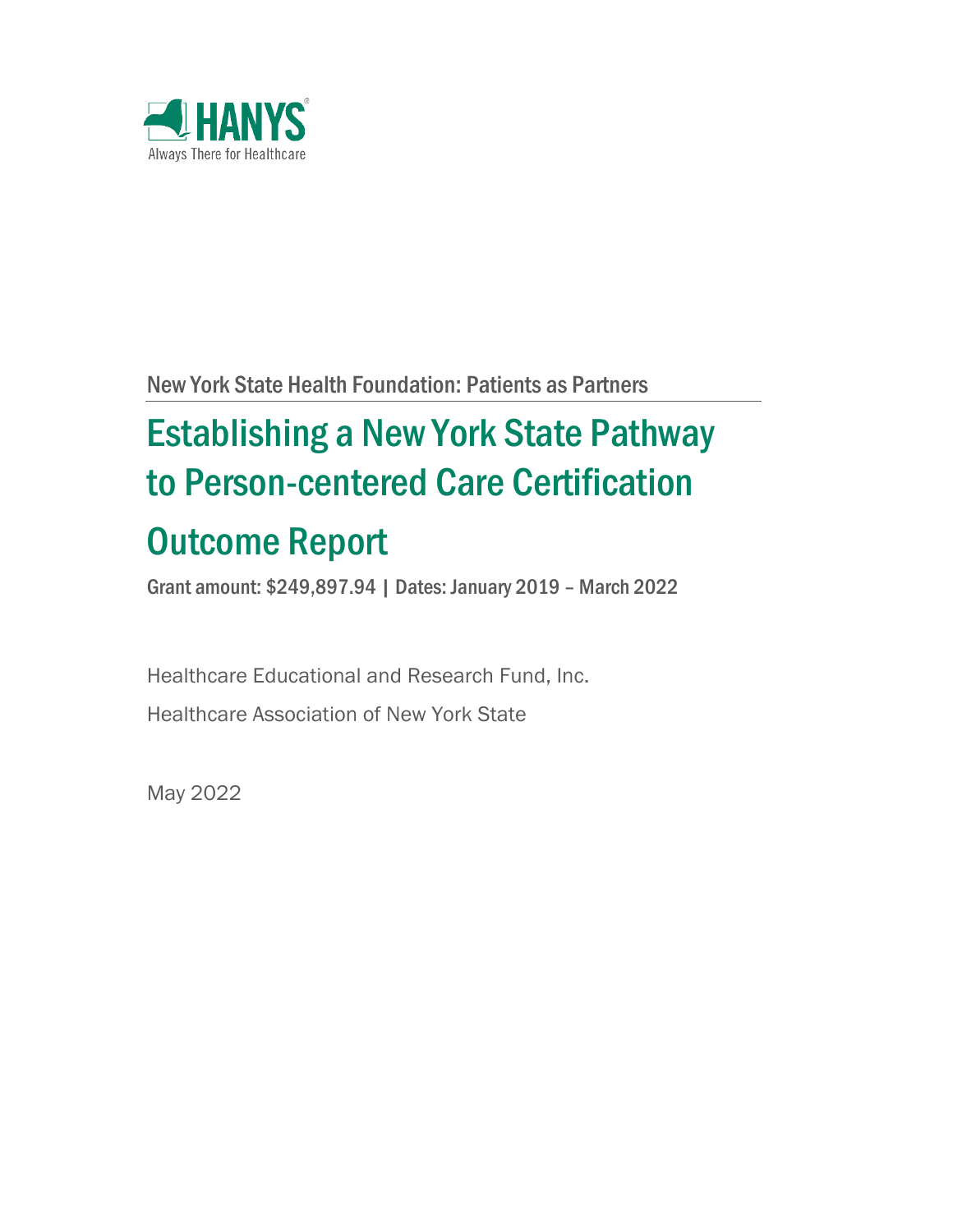

# Executive Summary

With generous support from the New York State Health Foundation, the Healthcare Association of New York State convened a multi-year collaborative to support HANYS member hospitals in their transformational efforts to deliver more person-centered care. HANYS is the only statewide association for hospitals, health systems and providers across the continuum of care.

Over the course of nearly three years, HANYS engaged a cohort of 12 hospitals from across the state as they embarked upon their journey to earn Bronze Certification from Planetree International, a global leader in person-centered care with more than 40 years of experience working with healthcare organizations to focus on purpose, process and practice.

Healthcare providers earn Planetree Certification by demonstrating that they consistently deliver person-centered, also known as patient and family engaged care. PFEC is care that is planned, delivered, managed and continuously improved in active partnership with patients and their families (or care partners as defined by the patient) to ensure integration of their health and healthcare goals, preferences and values. Evidence shows that organizations that consistently deliver PFEC are able to improve culture, provide better care, achieve better patient outcomes and lower overall healthcare costs.[1](#page-1-0)

To achieve the goal of Planetree Certification, HANYS and Planetree hosted in-person events, sponsored virtual education sessions, facilitated peer sharing and provided technical assistance and coaching.

Sites seeking Planetree Certification were required to submit an online application with extensive documentation of patient-centered care practices. The application was validated with a lived experience assessment through a series of virtual focus groups and one-on-one conversations with site leadership, staff, patients and families.

At the conclusion of this project, two hospitals in the cohort earned Planetree Certification:

- St. John's Episcopal Hospital (Silver Certification)
- Saint Barnabas Health (Bronze Certification).

A third site submitted an application (a significant milestone in itself), but was not successful in earning certification. HANYS and Planetree gave this third site a roadmap with additional steps, strategies and tools for satisfying the remaining designation criteria.

 $\overline{a}$ 

<span id="page-1-0"></span><sup>1</sup> Frampton, S. B., S. Guastello, L. Hoy, M. Naylor, S. Sheridan, and M. Johnston-Fleece. 2017. Harnessing Evidence and Experience to Change Culture: A Guiding Framework for Patient and Family Engaged Care. NAM Perspectives. Discussion Paper, National Academy of Medicine, Washington, DC. https://doi.org/10.31478/201701f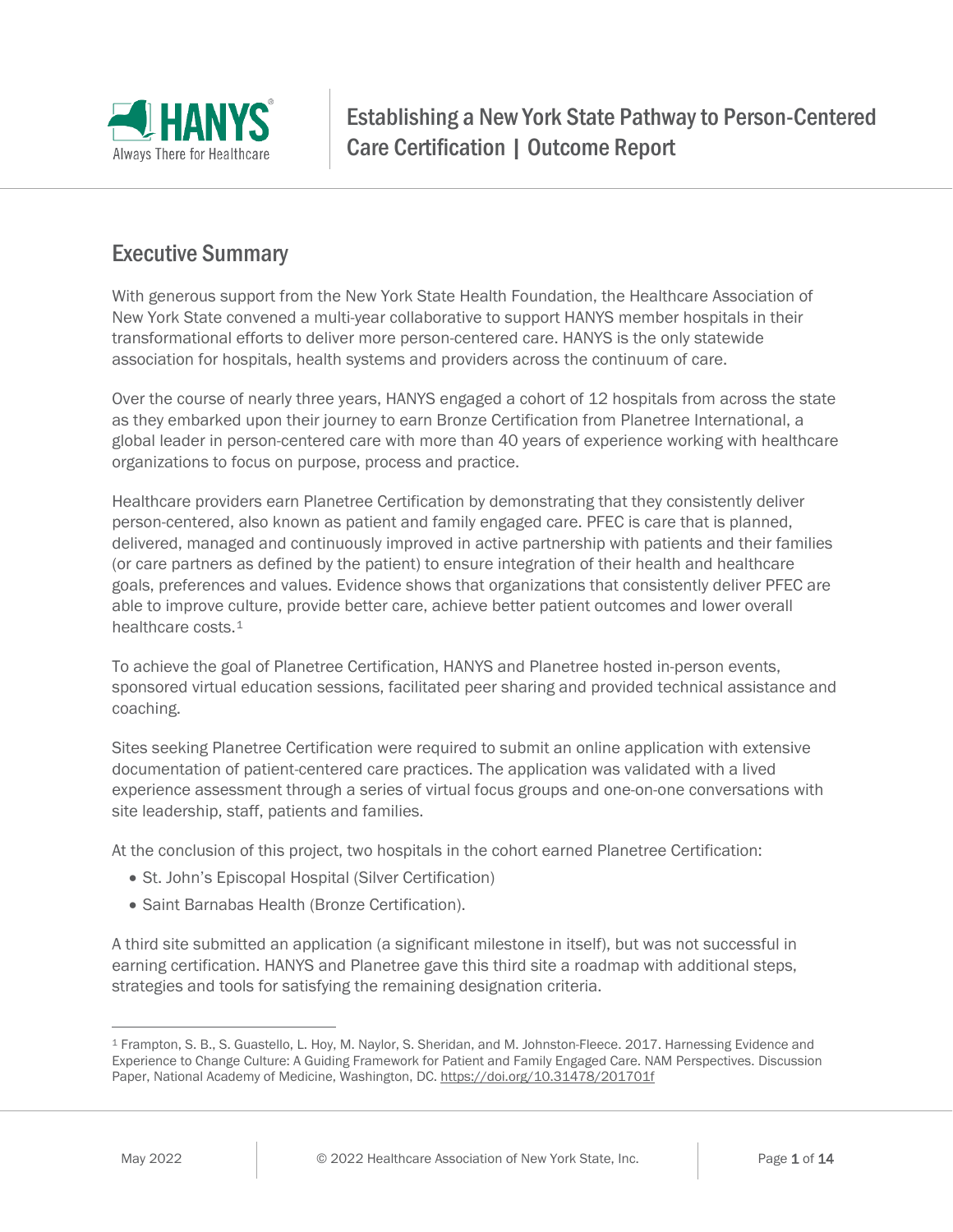

This report provides an overview of the collaborative, the pandemic's impact on this initiative and lessons learned from our most successful sites, as well as the proven strategies for driving personcentered care in New York's healthcare organizations.

## Collaborative Overview

HANYS launched this collaborative on Jan. 1, 2019, and it was initially approved as a 24-month project.

HANYS recruited participating sites from our statewide membership. An application was required, including a detailed self-assessment of current person-centered care practices. Many applicants had participated in a series of in-person workshops hosted by HANYS and Planetree in 2018 that focused on core elements of person-centered care:

- *Compassionate human interactions:* The organization promotes caring attitudes and compassionate communication to ensure that patients, families and staff are treated with dignity and respect, are listened to and have their concerns taken seriously.
- *Care partner programs:* The organization has processes in place for identifying and partnering with patients/residents and family/friend caregivers throughout the care encounter to participate in care activities and enhance their ability to manage healthcare needs outside of a specific care episode. These care activities include physical care, patient education and care coordination. The approach is tailored to the treatment plan, patient/resident preference and the family/friend caregivers' abilities.
- *Patient-directed family presence programs:* In policy and practice, the organization supports flexible, 24-hour family and friend presence. Limits to their presence are mutually developed between the patient/resident, their support network and the care team. Limits are based on patient/resident preferences, the treatment plan, agreements with roommates and safety considerations.

Participating sites were finalized in early March 2019, with a collaborative kickoff webinar held on March 28, 2019.

Building on prior experiences leading large-scale quality improvement collaboratives, HANYS worked with Planetree to develop a comprehensive approach to support our members in implementing person-centered care practices. Our program included the following components: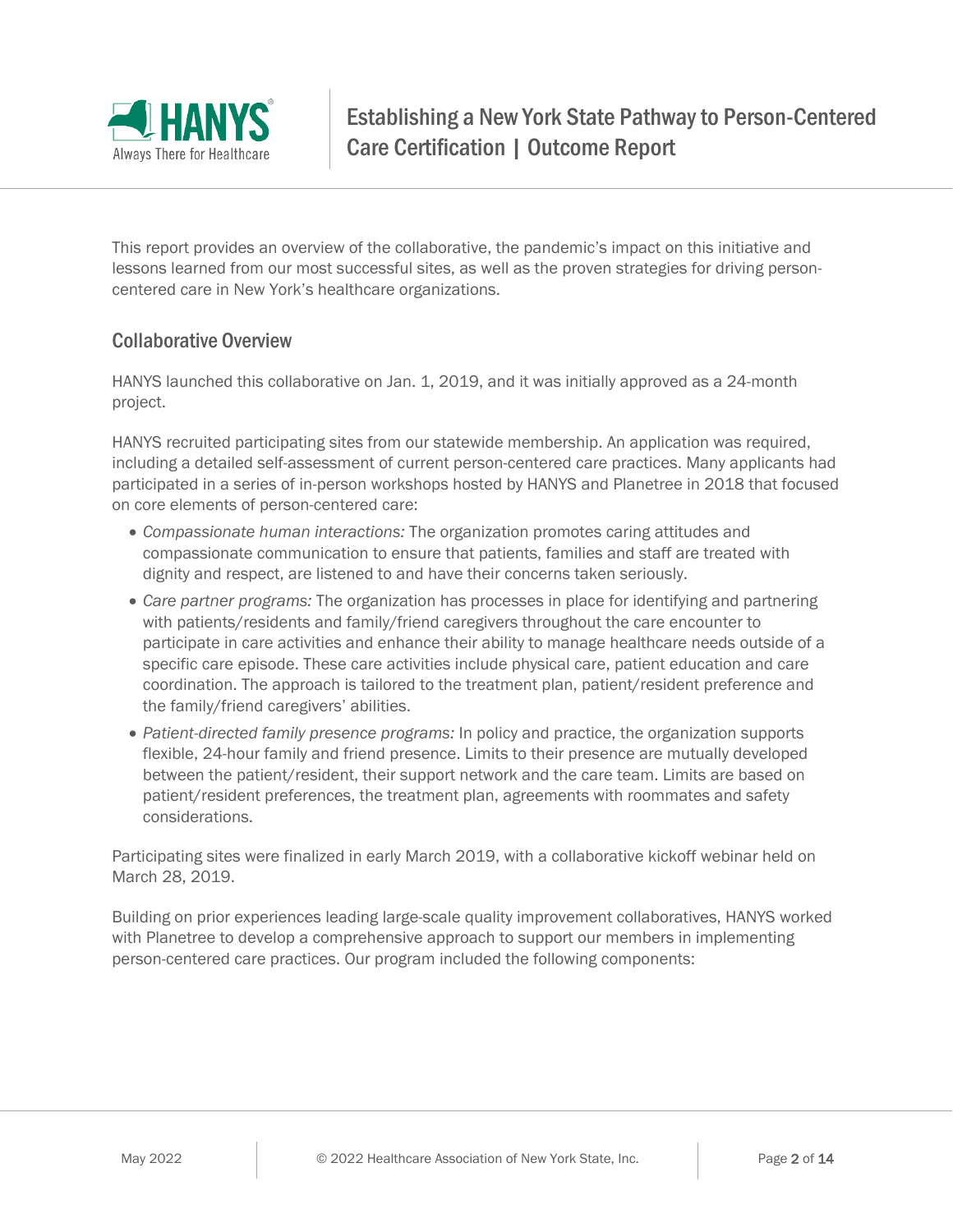

#### Self-Assessment

As part of the application process, sites were required to complete an in-depth readiness assessment that evaluated progress toward each of the [measurable elements required for](https://planetree.org/planetree-certification-criteria/)  [Certification.](https://planetree.org/planetree-certification-criteria/) For each of the elements, sites indicated whether implementation was:

- *Complete:* the practice is hardwired in the organization (i.e., every patient, every time) and is formalized in policy.
- *Partial:* the practice is present in certain departments, services or units, but not happening for every patient/resident/staff every time.
- *Not at all:* the practice is not currently in place and/or not planned for implementation.

Once the self-assessment was complete, sites were given a baseline score that was used to determine if they were within the earned points range for Bronze Certification.

Similar self-assessment tools are available through the [public Planetree Resource page](https://resources.planetree.org/) under the "Quality Check Assessments" heading.

#### Education Sessions

Year one (2019 programming) included nine, 60-minute virtual shared learning sessions, held on the fourth Thursday of every month. These sessions introduced participating sites to the Planetree person-centered care certification framework. Key topics included:

- engaging patients and families as partners;
- strategies for staff engagement;
- the lived experience/validation visit;
- top 10 frequently asked questions about certification;
- process improvement strategies to accelerate person-centered care certification; and
- success stories from recently certified sites in New York.

Year one also included a full-day in-person meeting at the New York State Health Foundation offices in New York City, which focused on:

- review of person-centered practice implementation;
- deep dive into the five certification criteria drivers;
	- o *One:* Create organizational structures that promote engagement,
	- o *Two:* Connect values, strategies and action,
	- o *Three:* Implement practices that promote partnership,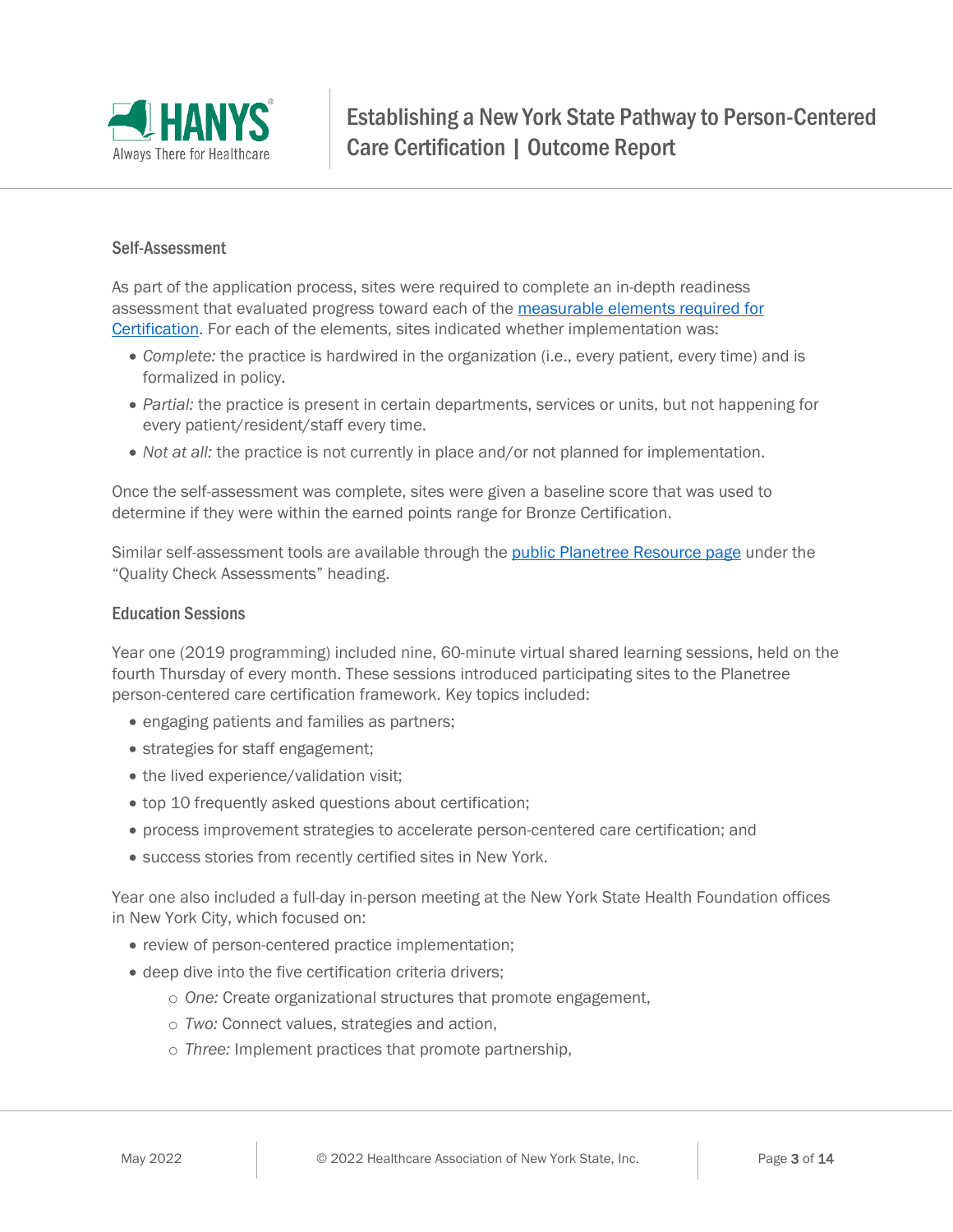

- o *Four:* Know what matters, and
- o *Five:* Use evidence to drive improvement;
- strategies for managing obstacles; and
- next steps for the rest of 2019 and into 2020.

Eleven, 60-minute virtual shared learning sessions and a full-day in-person meeting were planned for year two (2020). However, when the COVID-19 pandemic began in March 2020, programming was put on hold to enable hospital staff to focus on delivering patient care. Monthly shared learning sessions resumed in May 2020 and the remaining sessions focused on topics that emerged during the initial pandemic surge, including:

- communication;
- restoring consumer confidence;
- preserving family presence during the pandemic;
- understanding health disparities; and
- taking action to improve health equity.

HANYS shifted the full-day in-person meeting to a virtual format, focusing on a discussion of the current state, successes, challenges and strategic planning to prepare for submitting certification applications.

Unfortunately, COVID-19 surged in the fall/winter of 2020, again postponing HANYS' shared learning sessions. HANYS resumed programming in spring 2021; webinar sessions shifted to peer sharing among our cohort, highlighting successful strategies to continue patient, family and staff engagement during the pandemic.

#### Virtual Certification Prep Course

After enrolling in the cohort, each hospital was provided access to *Planetree's Virtual Certification Prep Course*. This recorded webinar series answers frequently asked questions about the certification application and scoring process. After the session, HANYS and Planetree conducted an online quiz to assess knowledge gained from the course content. A total of 31 person-centered care champions from the cohort completed the exam after participating in the prep course, with a mean score of 96%.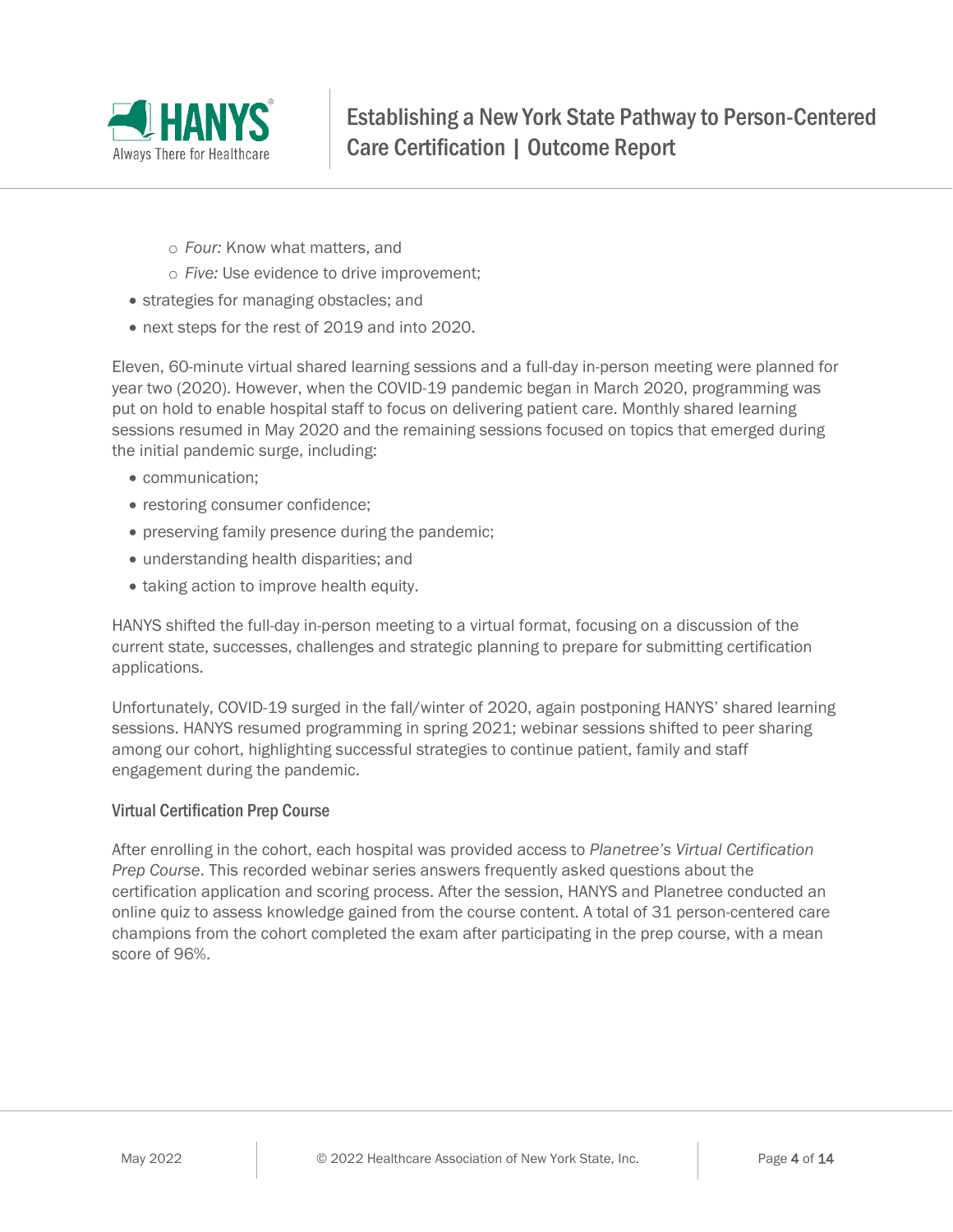

#### HANYS MyPlanetree Online Community

Participants in the cohort were given access to a unique, password-protected online community. The HANYS MyPlanetree Community provided a forum for peer sharing, submitting questions to Planetree and HANYS staff, and a library for all related resources and materials from the education sessions.

Planetree staff posted additional resources not available to the public, including a five-part education series focused on compassionate human interactions that could be downloaded and shared through hospitals' learning management systems. In this way, our cohort was able to provide baseline education to all staff on person-centered care and the Planetree framework.

#### Coaching Calls

Sites in our cohort received ongoing coaching from HANYS and Planetree for the duration of this collaborative. Calls addressed strategies for implementing person-centered care practices, application support, change management, communication and other topics. These one-on-one sessions were valuable, providing opportunities for strategy development and problem solving for unique site issues in a confidential forum.

#### Optional Site Visits

Sites in our cohort were also eligible to schedule a multi-day baseline assessment visit directly with Planetree at a discounted rate. Planetree designed these visits to be similar to the final validation visit, including focus groups with leadership, staff, patients and families. At the conclusion of this optional site visit, hospitals received a written report that identified opportunities for improvement and available resources.

#### Impact of COVID-19

The impact of the COVID-19 pandemic on this grant project and the patient-centered care work already underway in New York hospitals cannot be understated.

HANYS is grateful for the New York State Health Foundation's support, flexibility and willingness to approve multiple no-cost extensions to continue this collaborative beyond our initial two-year grant period. This additional time allowed participating sites to continue implementing person-centered care practices, prepare their applications and host validation visits.

During the successive COVID-19 surges, hospitals struggled to manage extremely high patient volumes. In response, many hospital quality leaders and staff with clinical experience were reassigned to deliver patient care at the bedside.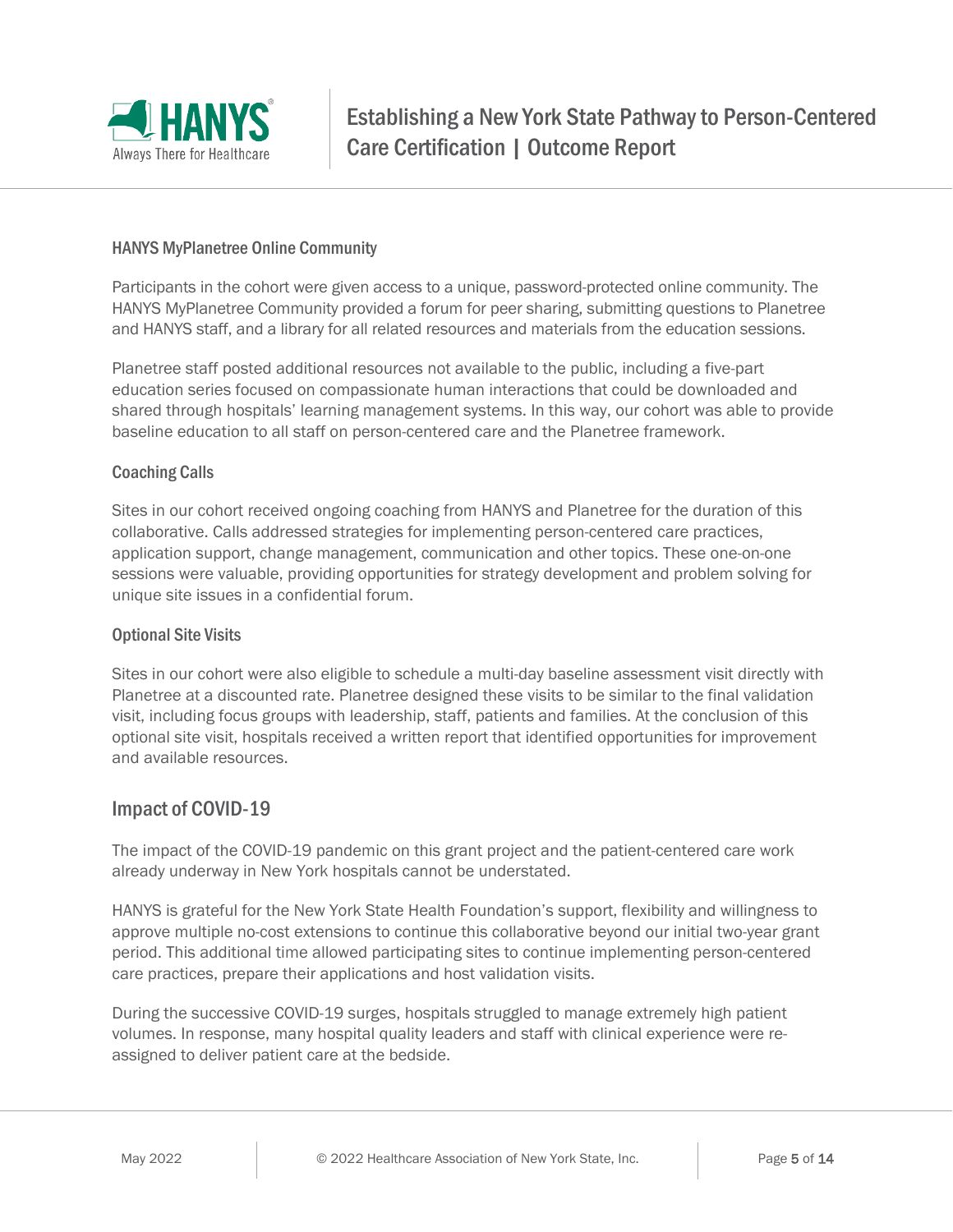

State and federal restrictions on hospital visitation made in-person family and care partner engagement difficult; very limited exceptions were made for pediatrics, maternity and patients at the end of life. Instead, hospitals had to rely on telephone and video calls to keep families and care partners informed.

Similarly, onsite patient and family engagement work was disrupted. In-person meetings of Patient and Family Advisory Councils and other groups were not an option. While some hospitals were able to shift to virtual meetings and/or conference calls, others were limited by patient access to reliable internet, home computers and telephone service.

When the state government required hospitals to limit elective surgeries, revenue plummeted and staff engaged in non-COVID-19 care were reassigned or impacted by workforce reductions. While elective surgery limitations are no longer in place, many hospitals are still not in a strong enough financial position to bring all staff back to service.

In 2021 and 2022, workforce shortages reached crisis levels. Many New York hospitals have significant vacancies for clinical and non-clinical staff and others have resorted to using traveling nurses to fill patient care gaps. Without enough staff, hospital leaders have had to make difficult decisions about where and how to best deploy limited resources.

Through all of these challenges, person-centered care certification was determined to be a "nice to have," rather than a "must have" for many of our participating sites. However, many of our sites were able to make progress in adopting a more person-centered approach during the collaborative, including:

- comprehensive employee wellness programs to ensure psychological safety and address burnout;
- robust internal communication strategies including town hall meetings, tiered huddles, intranet systems for staff announcements and celebrations, and leadership rounding;
- training thousands of staff in compassionate human interactions through experiential education and online modules;
- implementing multidisciplinary rounds at the bedside that include patients and their care partners;
- planning for discharge on day one so that all of the patient's needs medical and social are identified and addressed before the transition to the next level of care;
- expanding on-demand access to the patient's medical records;
- developing diverse and representative PFACs; and
- partnering with local community organizations to jointly meet the needs of the community.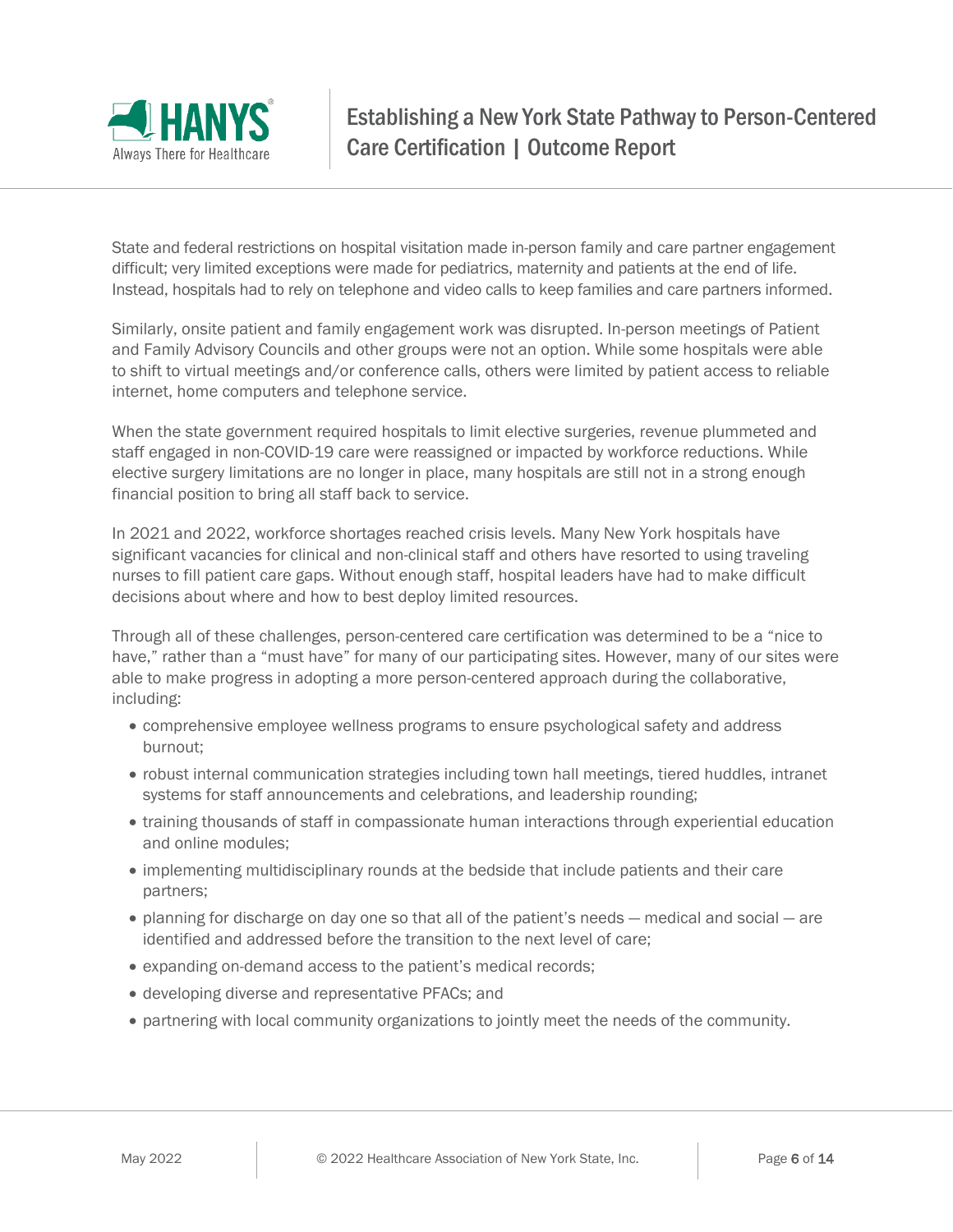

Knowing the devastating impact of COVID-19 on patients, families and healthcare workers, Planetree created — and HANYS promoted —- a number of resources to help healthcare organizations continue to remain person-centered during the pandemic.

#### [Family Presence Policy Decision-Making Toolkit for Nurse Leaders](https://planetree.org/wp-content/uploads/2021/05/Family-Presence-Policy-Decision-Making-Toolkit.pdf)

This document was developed by a coalition of nurse leaders, patients/family/elder advocates and other clinical and non-clinical partners. Its foremost intent is to appropriately support family presence in healthcare settings through an evidence-informed, transparent, data-driven and person-centered process of decision-making. The framework is meant to drive organizational dialogue to better understand the benefits and risks of family presence. This dialogue then positions decision-makers to establish and modify policies in consideration of a broad range of factors, including local conditions, current evidence and equitable impact.

#### Webinar Event: *If It Were Your Family, What Would You Want? A Balanced and Informed Approach to Reinstating Family Presence*

This event, hosted jointly with the American Nurses Foundation, shared the Family Presence Policy Decision-Making Toolkit for Nurse Leaders and featured a panel of early adopters, including NewYork-Presbyterian Hospital and Lenox Hill Hospital/Northwell Health. The [slides](https://resources.planetree.org/wp-content/uploads/2021/06/Family-Presence-Toolkit-Launch-Webinar-Slides.pdf) and [recording](https://players.brightcove.net/1799386132001/YQ3OH4GDH7_default/index.html?videoId=6257412954001) are available online.

#### [Planetree Certification COVID Considerations Document](https://planetree.org/certification-covid-resource/)

This companion document to the [Person-Centered Care Certification Process Manual](https://planetree.org/person-centered-care-certification-program-manual/) explores how the Certification program and criteria apply in the midst — and aftermath — of the COVID-19 pandemic. Recommendations from this document include:

- Resist the urge to suspend the involvement of patient/resident/family partners until in-person meetings can resume.
	- o Instead, invite their input into how continued involvement can best be supported.
- Similarly, do not suspend their involvement until the health system returns to "business as usual." Instead, engage your partners in supporting the priorities of the moment. Keep in mind, the goal is not just information-sharing and education, but involvement and partnership.
- Partner with patients/residents/families on efforts to restore consumer confidence in the healthcare system and to reassure consumers that they can safely get the healthcare they need.
	- o What are the key messages they would want to hear?
	- o What is the information that would help them to feel more safe and secure?
	- o What could be done during the healthcare interaction to further build assurance?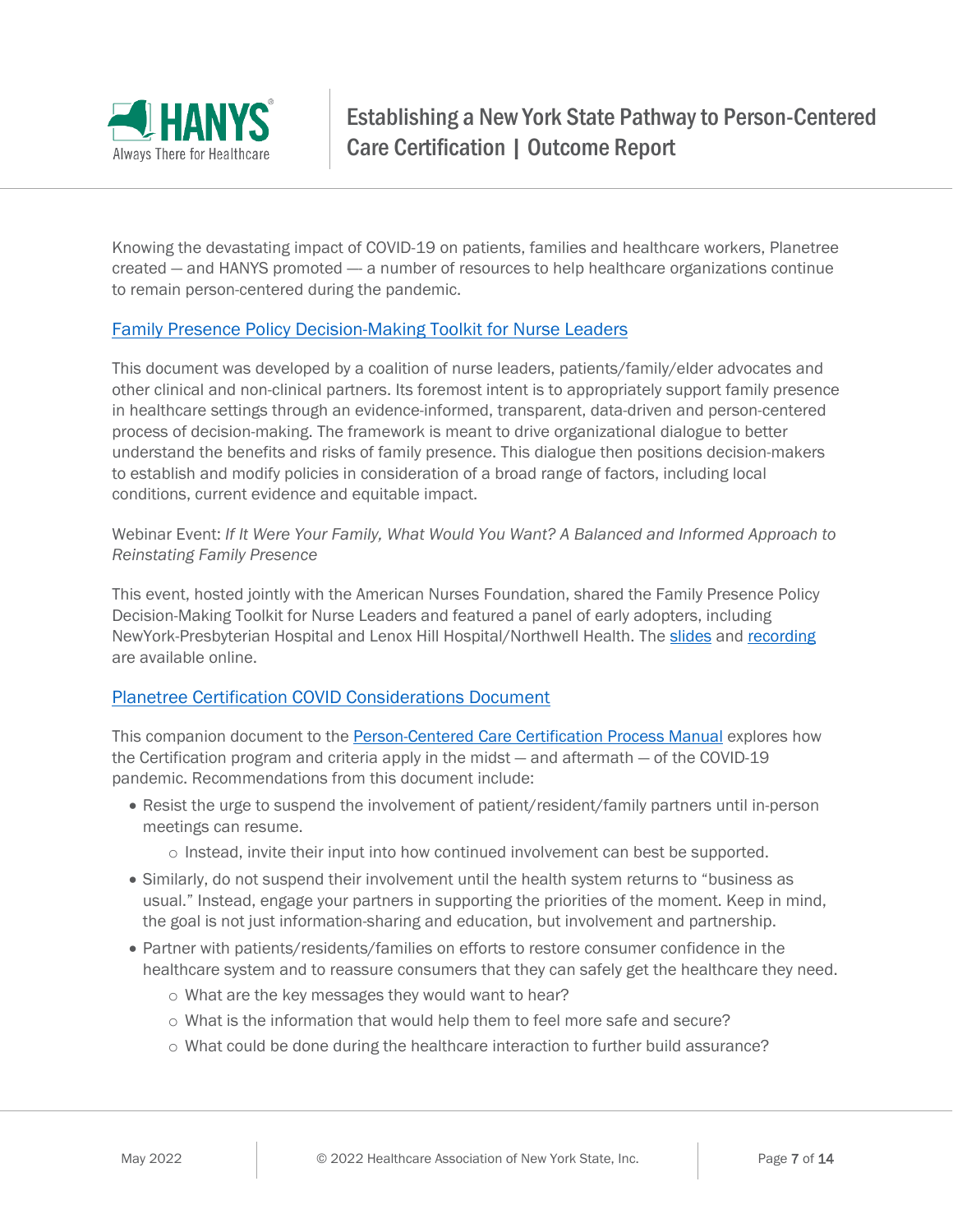

- Invite their expertise in what it is like to be a patient/resident or family member at this time.
	- $\circ$  Were there any gaps in care, coordination or communication they can help you to identify?
- Engage partners in discussions about potential changes to policy and practice as circumstances change to better understand the implications of those changes on the human experience of care.
- Ask partners to review communications about changes to policy and practice to vet language and tone.
- Invite partners to participate in telemedicine simulations and provide feedback on those interactions.
- People with the most complex health and social needs are often the most intense users of health system resources. To create a healthcare system that works for all, we must prioritize partnering with those who have the most complex needs.
- Partner with community-based organizations to engage those who have been most immediately affected by health inequities to better understand their realities and co-design approaches that will work for them.

Planetree also offered a number of **complementary webinars**, open to healthcare organizations across the world, addressing topics such as:

- *When Crisis Hits, Culture Counts More Than Ever: What Makes Organizational Cultures Resilient and Enduring?*
- *Connecting Values, Strategy and Actions with Health Equity at the Core*
- *3 Steps Toward a Post Pandemic Culture Reset*
- *Planetree Certification: An Operational Framework for Staying the Course in Person-Centered Care During Turbulent Times*
- *Visible Person-Centered Leadership During A Crisis*
- *Preserving Family Presence During Challenging Times: Principles and Practical Strategies*
- *Going the Extra Mile to Care for our Caregivers*
- *Let's Talk About Person-Centered Care During Pandemics*

Members of the HANYS cohort were encouraged to attend these live programs and were given access to the slides and recordings.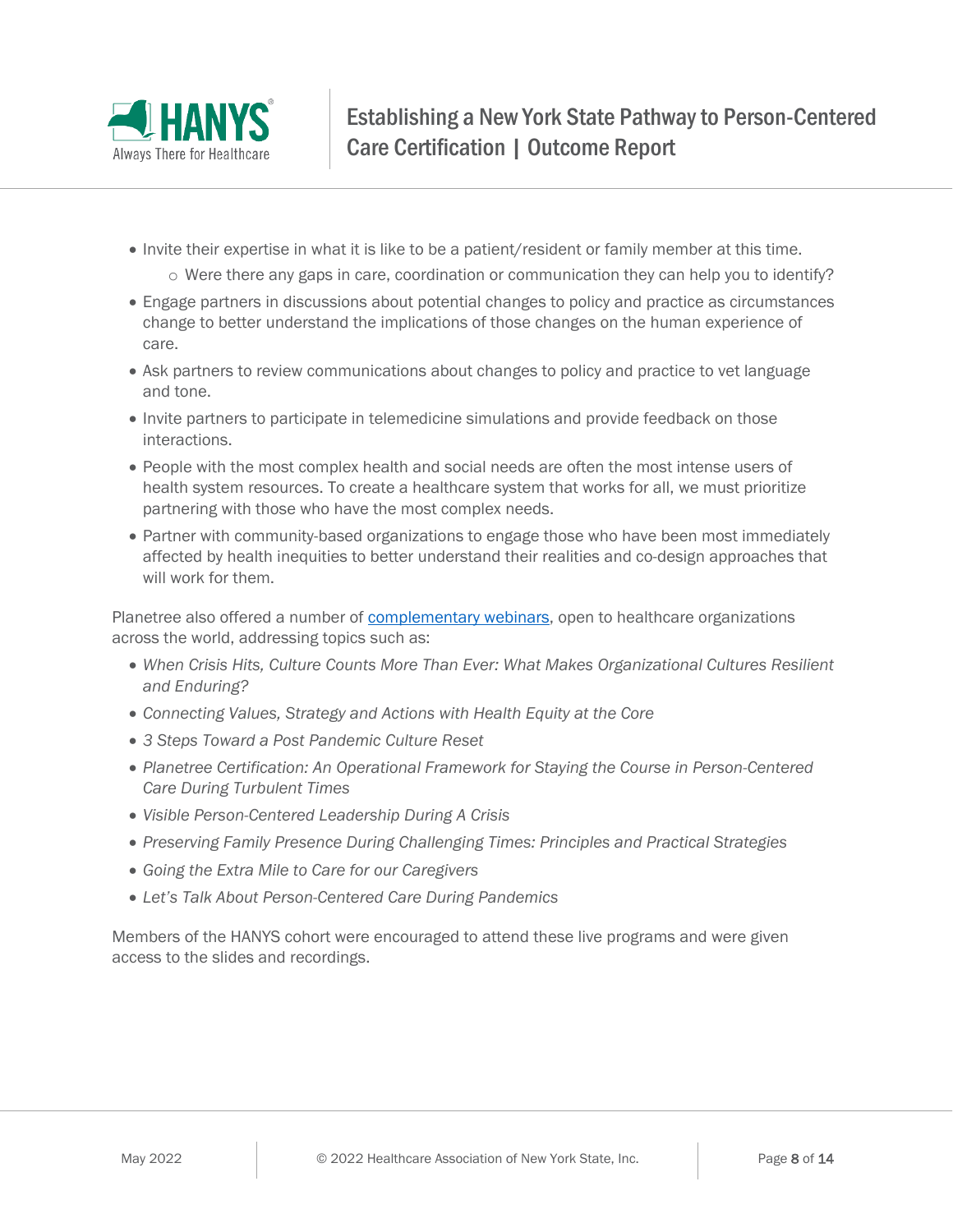

## Lessons Learned: Pathway toward Person-Centered Care Certification

Despite COVID-19 challenges, the HANYS cohort made significant progress toward adopting more person-centered practices. The most successful sites in our cohort employed the following strategies. We hope that others will learn from these experiences and adopt a similar approach in their organizations.

## Formalize an organizational commitment to person-centered care and make explicit connections to your existing work

Every hospital in New York state is working to improve patient care and outcomes. However, not every organization has identified person-centered care as an organizational priority.

The organizations in our cohort that had already committed to transforming their culture to be more person-centered — for both their patients and staff — were ultimately more successful than those that had not.

This level of formal, organizational commitment requires strong leadership support; robust data collection and evaluation; an internal steering committee/working group; and meaningful opportunities to partner with patients, families and staff in quality improvement efforts.

## Be open to finding opportunities for improvement

Rather than assuming all systems and processes are working as expected, successful sites asked patients, families and staff what could be done better. Soliciting this meaningful feedback was accomplished through PFAC meetings, focus groups, one-on-one conversations, staff surveys, town hall meetings and leadership rounding.

Sometimes, sites were able to take constructive feedback and implement changes that responded to the concerns that were raised. Other times, sites didn't have a ready solution, but were prepared with a commitment to learn and improve. In short, our most successful sites were not afraid of soliciting feedback — even if it was uncomfortable.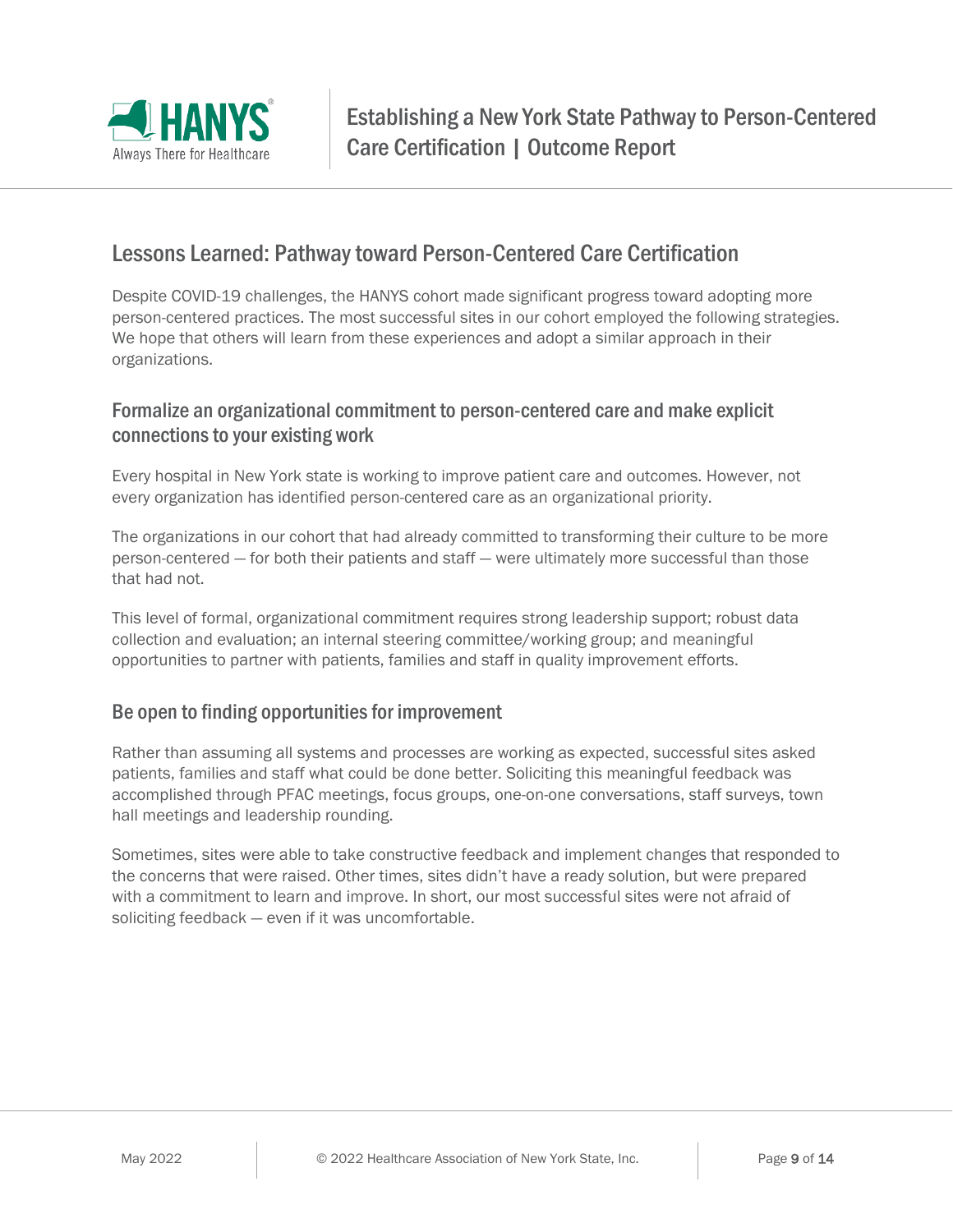

## Understand the needs of your patients and communities

Both of the sites in our cohort that achieved Planetree Person-Centered Care Certification are safety net providers and take their role as a member of their community very seriously.

St. John's Episcopal Hospital is the only hospital providing emergency and ambulatory care to the densely populated, culturally and economically diverse, and medically underserved populations of the Rockaways and Five Towns in southern Queens County and southwestern Nassau County. Celebrating more than 110 years of community care, the facility provides people of all faiths with comprehensive preventive, diagnostic treatment and rehabilitative services, regardless of ability to pay.

Similarly, St. Barnabas Health System is committed to improving the health and wellness of its community and is dedicated to providing the highest quality care in a compassionate, comprehensive and safe environment where the patient always comes first, regardless of their ability to pay. St. Barnabas' goal is to be the healthcare partner of choice in the Bronx, providing superior service and transformative programs that meet the diverse needs of their community.

Both organizations spoke eloquently about their responsibility to help the underserved and how they actively recruited staff from their community, engaged in ongoing outreach with other providers and community-based organizations, and formed strong ties to the people they serve and employ.

#### Emphasize staff wellness and empowerment

It is impossible to provide person-centered care to patients without building the foundation of person-centeredness with your staff. Establishing psychological safety for healthcare workers is essential, but it became absolutely critical during the pandemic.

The most successful sites in our cohort emphasized staff wellness and empowerment as part of their Planetree journey, using strategies such as:

- providing healthy foods and celebrations that reflect the diversity of the staff and community;
- creating "recharge rooms" that are available to all staff by appointment, including additional support from pastoral care professionals, and actively promoting these to the staff;
- establishing routine opportunities for staff to provide feedback to managers, directors and hospital leadership about what is going well and what needs to be improved;
- empowering staff to make decisions about the environment, systems and processes in which they work; and
- engaging staff at all levels in ongoing quality improvement work related to implementing personcentered care practices.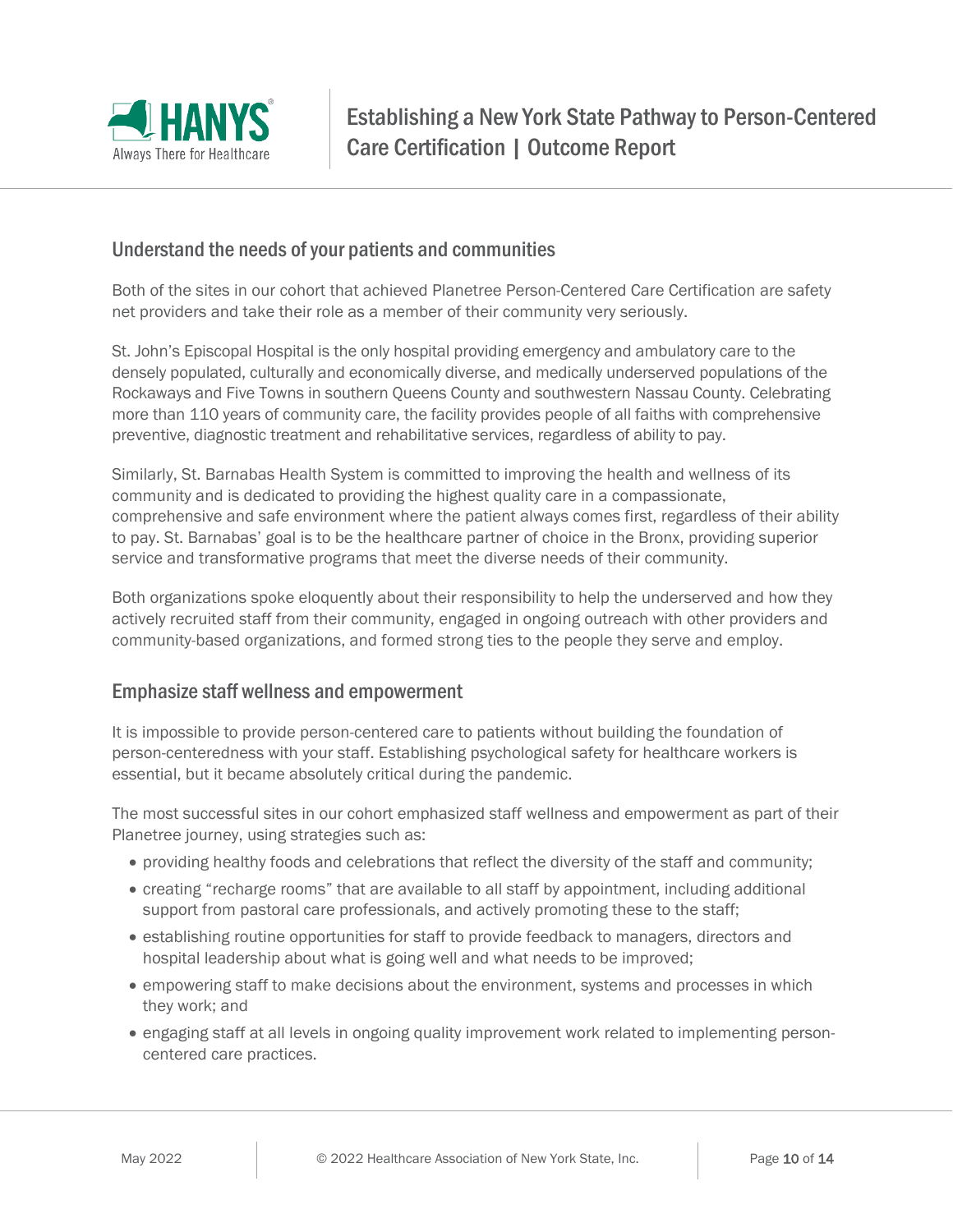

### Focus on co-design with patients and families

Person-centered healthcare organizations remove as many layers as possible between the personcentered care improvement efforts and those who are closest to the experience — in other words, engaging patients, families and frontline staff as true partners.

These person-centered practices are about listening, connecting, understanding, building relationships and strengthening the foundation for partnership. Our most successful sites were able to shift the focus from working *for* patients, families and staff, to working *with* patients, families and staff.

Without the structures and processes in place to support co-design before COVID-19, it was difficult to create these opportunities for engagement and partnership during the pandemic. As we move forward into the next phase of the pandemic and address the resulting trauma, we see an opportunity to start strengthening those foundations of trust and partnership so that co-design can be applied more systematically and effectively.

## Next steps

HANYS and our members are committed to providing high-quality, safe patient care and are working hard every day to support quality improvement efforts. However, Medicare data and public opinion polling show that there are opportunities to improve patient engagement and the patient experience in New York hospitals.

HANYS continues to endorse person-centered care in our ongoing quality improvement collaboratives, including our Quality Residency Program, Age-Friendly Health Systems Action Community, Eastern United States Quality Improvement Collaborative and our new Advancing Healthcare Equity and Inclusion initiative. We are actively promoting care partner programs, PFACs and focusing on what matters to patients.

While this grant program has ended, HANYS looks forward to additional opportunities to partner with Planetree International to deliver high-value programming to New York hospitals, health systems and providers across the continuum of care. HANYS also looks forward to future partnerships with the New York State Health Foundation to continue to improve care and outcomes for all New Yorkers.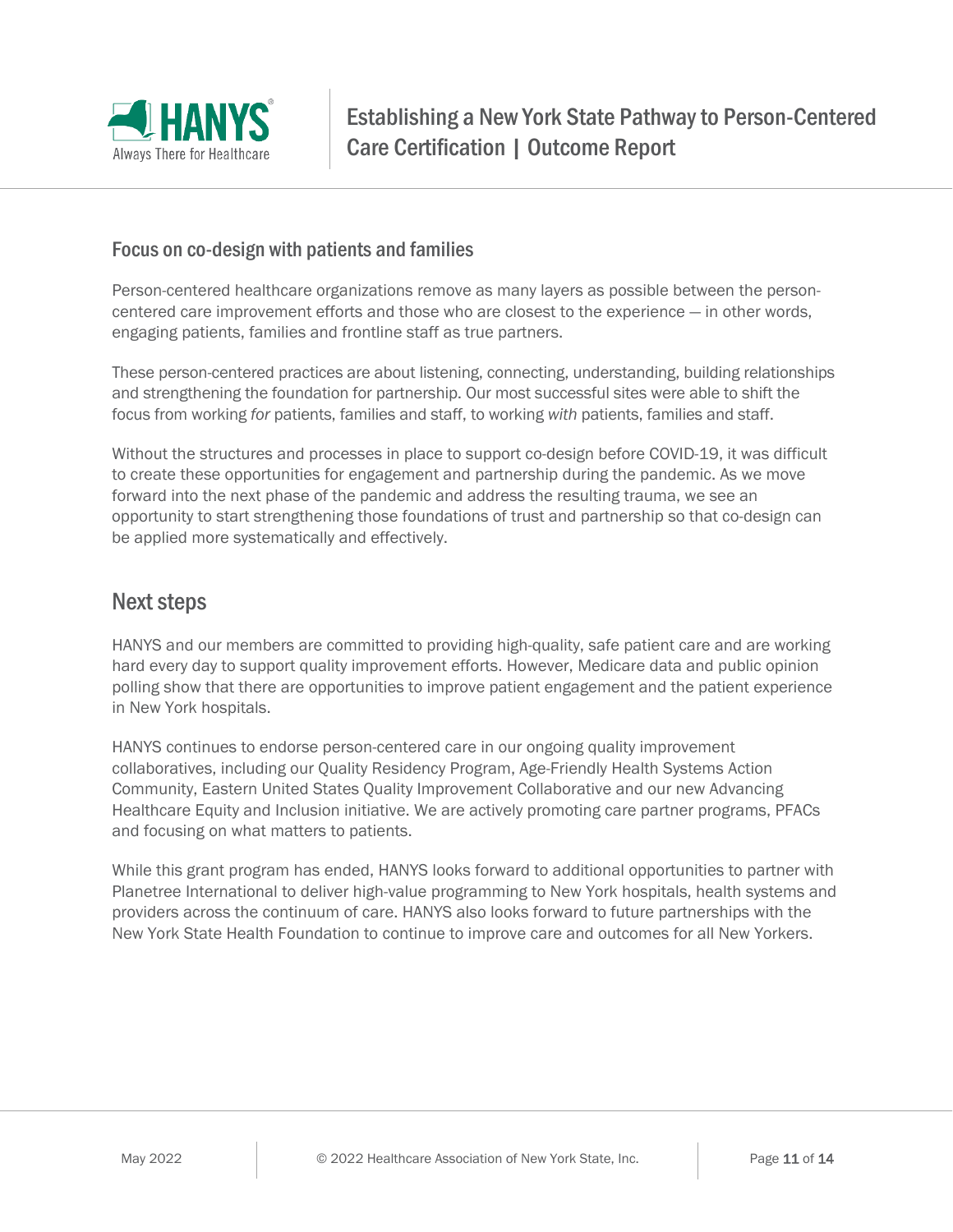

# APPENDIX

## HANYS: Trusted Partner for New York State Hospitals and a Leader in Quality and Patient Safety

HANYS is the statewide hospital and continuing care association in New York state, representing nonprofit and public hospitals, nursing homes, home care agencies and other healthcare organizations. HANYS harnesses the power of a unified statewide membership to engage, convene and share evidence-based best practices, resulting in successful execution of change strategies, improved care and better patient outcomes.

HANYS sponsors a number of voluntary quality improvement collaboratives for our members, addressing a range of topics related to quality and patient safety. In 2017, with the guidance of our Statewide Steering Committee on Quality Initiatives, HANYS formed a relationship with Planetree International to support our members in their efforts to improve person-centered care and the patient experience.

## Planetree: An International Expert in Person-Centered Care

Angelica Thieriot founded Planetree in 1978 after a series of difficult health experiences motivated her to find a solution and change the culture of healthcare for good.

Planetree's mission was simple:

- inspiring caregivers to make patients true partners in their care, meeting their human needs and improving outcomes;
- personalizing, demystifying and humanizing the patient experience;
- reclaiming for patients the holistic, patient-centered focus that medicine had lost; and
- looking at everything that touches the patient from their perspective, and using that insight to influence not the *what* of healthcare — the medicine, the science — but the *how*.

More than 40 years later, that mission remains just as relevant today.

## Planetree Person-Centered Care Certification

Planetree developed its certification criteria based on decades of observing and fine-tuning best practices in person-centered care. The Person-Centered Care Certification Program provides a structured pathway and operational framework for establishing the systems and processes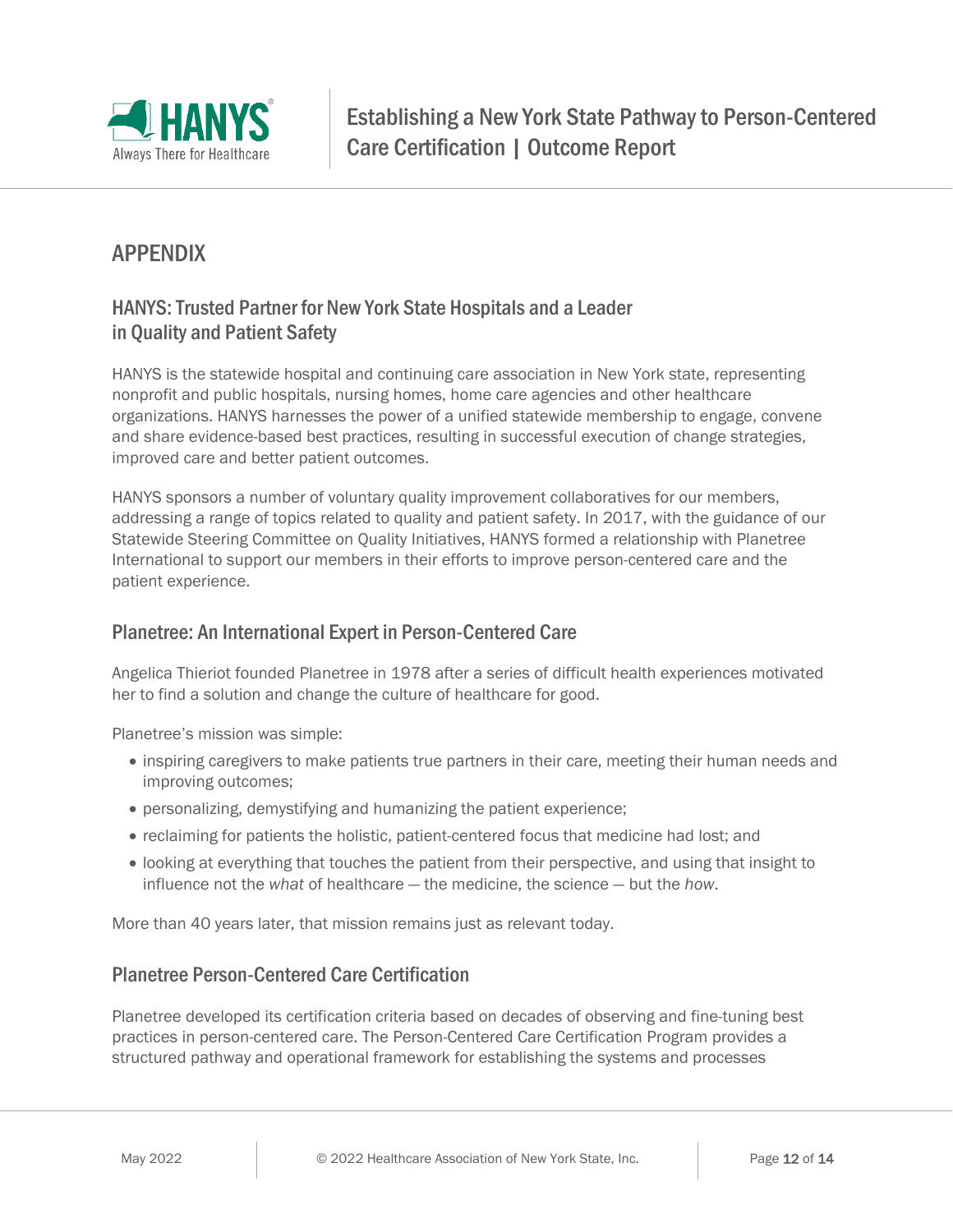

necessary to sustain culture change across organizations. The pathway is organized around five primary drivers that establish a high-level framework of what it takes to create an effective and lasting culture of person-centered care. These drivers are:

- 1. Create organizational structures that promote engagement.
- 2. Connect values, strategies and actions.
- 3. Implement practices that promote partnership.
- 4. Know what matters.
- 5. Use evidence to drive improvement.

To earn Planetree Bronze Certification, sites must earn at least 60% of a total possible 160 points. Points are awarded based on responses to a detailed Certification Application. Those points are then validated during a multi-day visit to authenticate the lived experience of patients, families and staff at the organization through a series of focus groups and one-on-one conversations.

Full details about the Planetree Person-Centered Care Certification program, including a list of all measurable elements, can be accessed online at [https://planetree.org/planetree-certification](https://planetree.org/planetree-certification-criteria/)[criteria/](https://planetree.org/planetree-certification-criteria/)